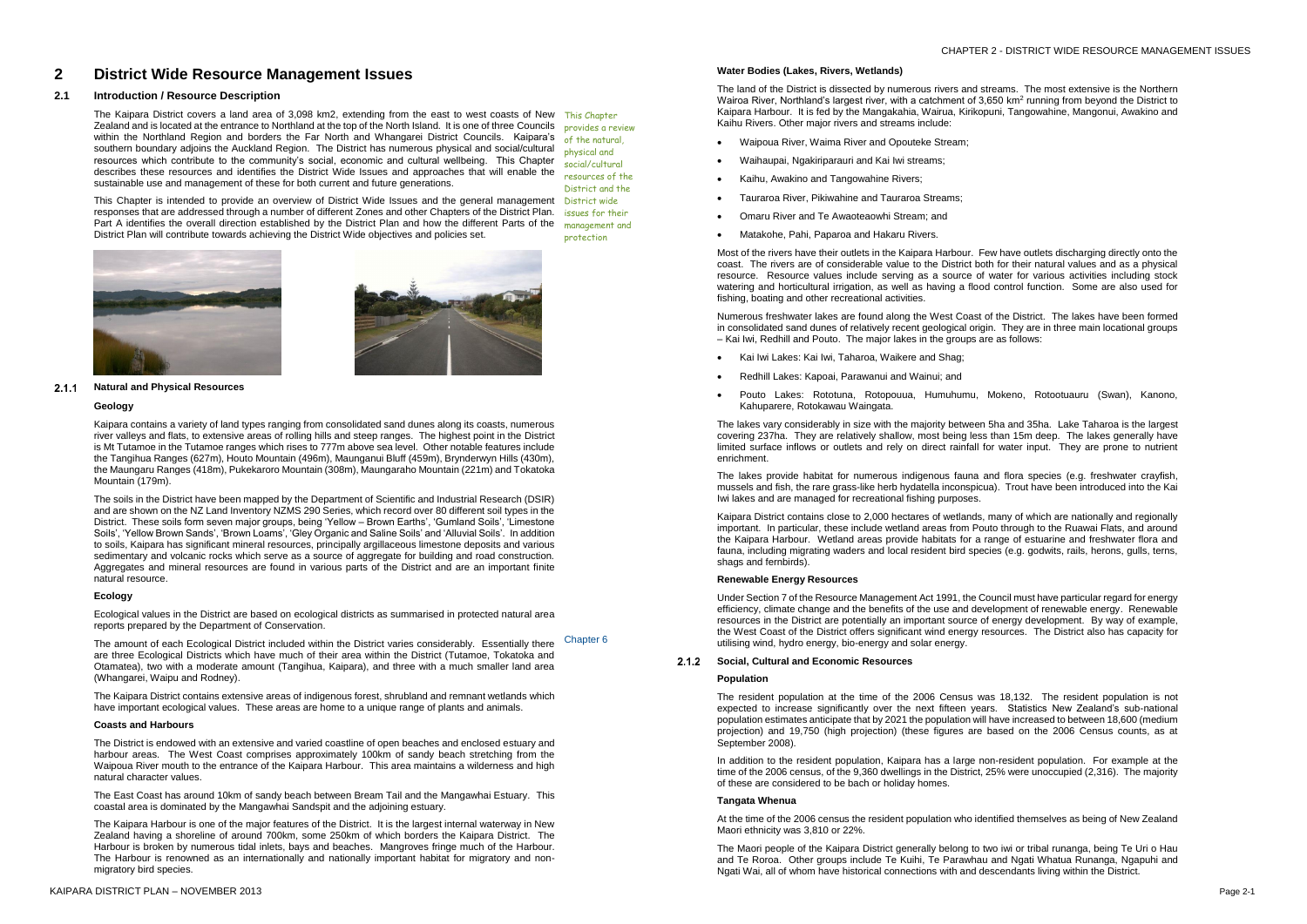## CHAPTER 2 - DISTRICT WIDE RESOURCE MANAGEMENT ISSUES

Te Uri o Hau occupy the largest portion of the District. Their takiwa or territory in which they are Tangata Whenua extends in a general sense from Auckland, around the Kaipara Harbour, to the Northern Wairoa in the vicinity of Dargaville. Te Roroa's takiwa generally extends from the Northern Wairoa River, in the vicinity of Dargaville, along the coast and includes the Waipoua Forest and the Maunganui Bluff areas. It also extends into the South Hokianga area which is part of the Far North District.

#### **Land Use**

The major land use activities in the District are farming and forestry. A number of regionally and nationally significant industries also exist within the Kaipara District such as the Maungaturoto Dairy Factory, manufacturing and tourism. As we look to the next ten years and beyond, it is important that the District Plan reflects on the varying trends in land use occurring with the different communities in the District. In the Rural Heartland offsetting the trend of merging agricultural units, there is an increasing growth in lifestyle properties. The Heartland continues to see demand for opportunities to diversify rural land uses, including light industrial type activities and organic farming production. This diversification has the potential to result in conflicts for resource and land use.

While the settlements on the West Coast are currently small, Council anticipates that there will be longer term coastal growth trends impacting on these settlements, e.g. Baylys and Glinks Gully. Other trends include continuing forestry, traditional rural production and emergence of eco-tourism. Future infrastructure opportunities are also recognised, particularly in relation to wind farms and other potential renewable energy developments.

The Kaipara Harbour, over the past ten years, has seen an increasing trend from rural land uses to more intensive rural lifestyle activities and a diversification in rural land uses including increased boutique farming. A similar trend is evident around the District's second harbour – Mangawhai. Recognising the treasure or taonga of these Harbours and the competing values of these areas (tourism, recreation, industry and lifestyle) will need to be addressed through the District Plan.

#### **Townships and Settlements**

The major centres of the District are Dargaville, Mangawhai, Maungaturoto and Kaiwaka. There are a number of smaller settlements including Matakohe, Paparoa, Whakapirau, Pahi, Tinopai, Ruawai, Tangiteroria and Baylys.

The main residential and business areas are in Dargaville and Mangawhai. Dargaville is the service centre town for the western part of the District and Council anticipates there will be growth in commercial activities and tourism.

Mangawhai is the fastest growing area in the District, both for rural residential and holiday accommodation. The Council anticipates Mangawhai becoming the largest community in the District. On-going subdivision and development at Mangawhai (including provision of infrastructure) will need to be managed so that Mangawhai's high natural character and landscape, amenity, recreation and ecological values are maintained and enhanced.

#### **Infrastructure and Networks**

Utilities and infrastructure such as water, sewerage, stormwater drainage systems, roading network, railway lines, telecommunications and radio communications networks, electricity generation facilities and transmission and distribution networks, gas lines and the petroleum pipeline are all important infrastructure elements supporting the communities of the Kaipara District and beyond.

#### **Community Facilities**

The Council provides and maintains parks, reserves, and open spaces throughout the District as well as a range of recreation facilities in the different communities. Community facilities include playgrounds, swimming pools, camping grounds, public toilets, community libraries and cemeteries.

#### $2.1.4$ **Kaipara Community Outcomes**

The Department of Conservation also manages a number of reserve areas in the District, many of which are used as recreation facilities by the District and beyond, e.g. Trounson Kauri Forest Park.

## **Heritage and Culture**

The Kaipara District is steeped in history being one of the first settled by Maori and also the focus of early European exploration. It has an extensive range of archaeological sites principally related to early Maori occupation. Numerous pa terraces, pits and middens are present along the coasts as well as some inland areas. There are also a few sites from the timber milling and gum digging areas including camps and other workings.

The District also contains a large number of historic buildings which remain from early pioneering days. Although many impressive buildings have been lost over the years, several important examples of early architectural styles are present. Nearly all the concerned are privately owned and maintained.

#### **Genetically Modified Organisms**

The community continues to be concerned about the Central Government regulatory regime for the field release of Genetically Modified Organisms. The issue of risk and the question of liability continue to remain unanswered.

Kaipara District Council is a member of the Inter-Council Working Party on Genetic Engineering. The strength of this Working Party is its collaborative approach between the Local Council members. The Working Party agrees on a precautionary approach for the management of Genetically Modified Organisms in the environment and is concerned about the issue of risk and liability. The Working Party takes every opportunity to lobby and work with Central Government to address the issue of regulatory gaps in the Hazardous Substances and New Organisms Act 1996, and the resulting environmental, economic and liability risks which are faced by local government in respect of the field release of Genetically Modified Organisms.

The inclusion in Regional Policy Statements of a precautionary stance towards Genetically Modified Organisms is being considered by both the Northland and Auckland Regional Councils. A regional approach to this issue is considered by Kaipara District Council to be appropriate. Council will 'give effect' to this approach on Genetically Modified Organisms within Kaipara District through the District Plan if it is included in the Northland Regional Policy Statement.

### **Kaipara's Future - Working Together**

Kaipara's Future - Working Together (Long Term Plan) provides strategic directions for the future of Kaipara. To contribute to achieving these strategic directions and balancing these with sustainable management, the District Plan has taken into account the following key directions.

#### **A Vision for the future of the Kaipara District**

The Long Term Plan identifies five communities:

- West Coast increasingly attractive to tourism and lifestyle. An area with high ecological, historical, environmental and cultural values.
- Dargaville an attractive place to shop, visit, live and work.
- Kaipara Harbour a taonga preserved for all to enjoy. Retaining a rural atmosphere. Balancing competing demands of commercial and recreational activities.
- Mangawhai fully serviced urban centre located in an outstanding coastal environment. Kaipara's largest town.
- Rural Heartland farming and forestry support the District's economy with an increase in rural lifestyle uses.

#### **Community Outcomes**

Community Outcomes represent what people in the Kaipara value and how they want our community to be. In 2003 Council, in partnership with other Government agencies and organisations, facilitated Kaipara - Our Future - Together. This process provided the people of Kaipara with the opportunity to have their say about the future of the District. The communities' priorities are represented by the following outcomes:

#### **Sustainable Economy**

Kaipara District has a diversified and sustainable economy that supports the well-being of its communities and residents.

#### **Strong Communities**

Kaipara District is built on strong communities where people have a sense of belonging and work together to shape their collective future.

#### **Safety and Good Quality of Life**

Kaipara District is a safe place to live and raise a family, where people enjoy a good quality of life.

#### **Special Character and Healthy Environment**

Kaipara District is proud of and renowned for its beautiful environment and sound management of natural resources, where residents enjoy a clean, healthy environment.

These Community Outcomes have been re-confirmed by Council and the community in 2006 and 2009.

#### **Links to District Plan Outcomes**

Kaipara's Future - Working Together and the District Plan are the two main documents through which Council and the community can influence the District. Council and the community have agreed on the future vision for the District. These future visions are articulated in the Kaipara's Future - Working Together, by the Community Outcome Statements and in the District Plan through the Outcome Statements (refer Section 2.7). Both Outcome Statements are closely linked, as the following table shows: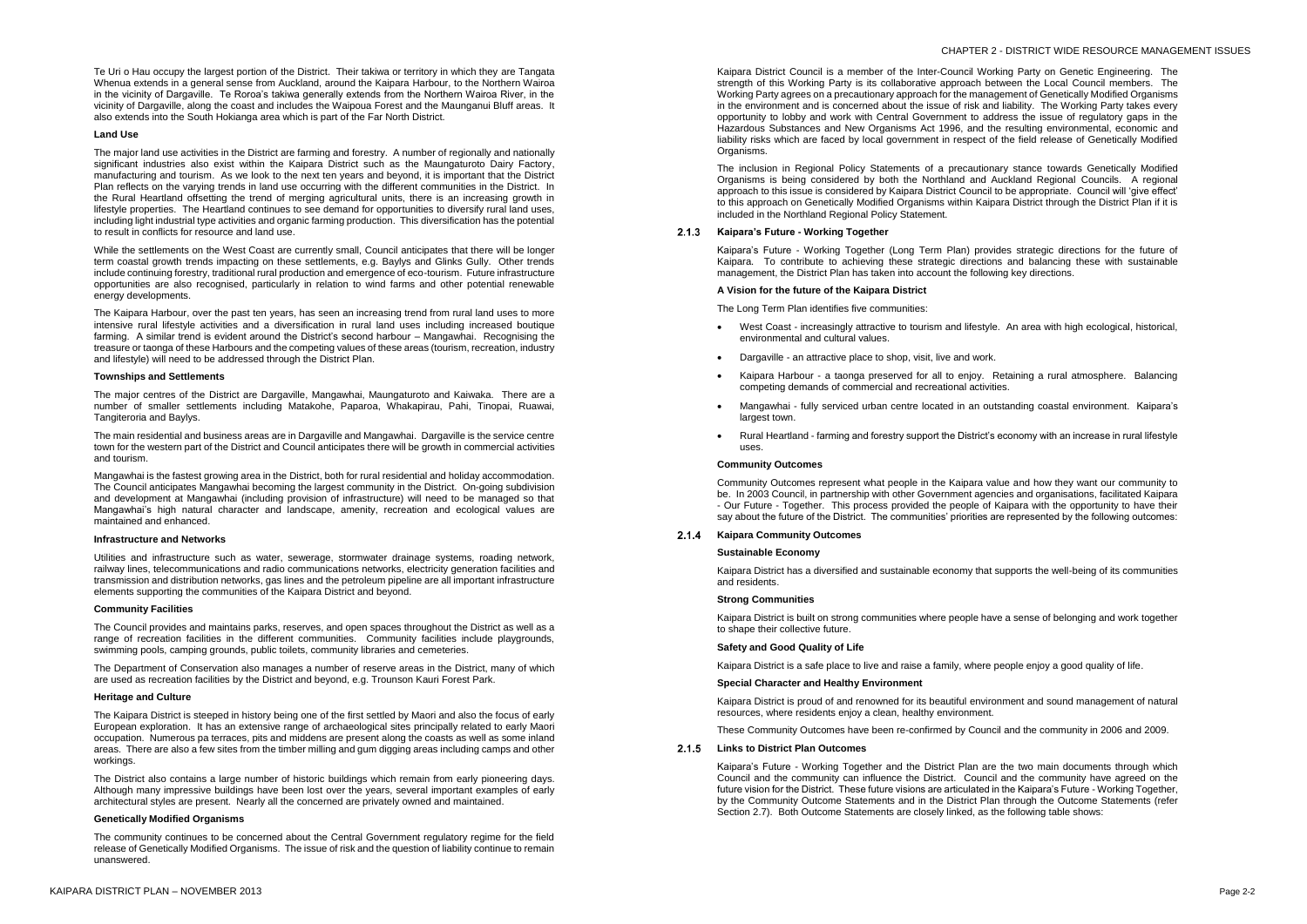**Kaipara Community Outcomes and District Plan Outcomes**

| <b>Long Term Plan Community</b><br><b>Outcomes - Sustainable</b><br><b>Economy</b>                                                                                                                                                                                 | <b>Long Term Plan Community</b><br><b>Outcomes - Strong</b><br><b>Communities</b>                                                                      | <b>Long Term Plan Community</b><br><b>Outcomes - Safety and a</b><br><b>Good Quality of Life</b>                                                                     | <b>Long Term Plan Community</b><br><b>Outcomes - Special</b><br><b>Character and Healthy</b><br><b>Environment</b>                                                                                                               |
|--------------------------------------------------------------------------------------------------------------------------------------------------------------------------------------------------------------------------------------------------------------------|--------------------------------------------------------------------------------------------------------------------------------------------------------|----------------------------------------------------------------------------------------------------------------------------------------------------------------------|----------------------------------------------------------------------------------------------------------------------------------------------------------------------------------------------------------------------------------|
| Kaipara District has a diversified<br>and sustainable economy that<br>supports the well-being of its<br>communities and residents.                                                                                                                                 | Kaipara District is built on strong<br>communities where people have<br>a sense of belonging and work<br>together to shape their collective<br>future. | Kaipara District is a safe place to<br>live and raise a family, where<br>people enjoy a good quality of<br>life.                                                     | Kaipara District is proud of and<br>renowned for<br>beautiful<br>its<br>environment<br>and<br>sound<br><b>of</b><br>management<br>natural<br>residents<br>resources,<br>where<br>healthy<br>enjoy<br>a<br>clean,<br>environment. |
| <b>District Plan Outcomes</b>                                                                                                                                                                                                                                      | <b>District Plan Outcomes</b>                                                                                                                          | <b>District Plan Outcomes</b>                                                                                                                                        | <b>District Plan Outcomes</b>                                                                                                                                                                                                    |
| 'Traditional'<br>rural production<br>activities will occur in the 'Rural<br>Heartland'.                                                                                                                                                                            | Managed<br>expansion<br>0t<br>residential<br>settlements<br>is.<br>provided for.                                                                       | Activities and development will<br>occur in<br>$\mathbf{a}$<br>manner<br>that<br>recognises the distinct and<br>unique character of the Kaipara<br>Harbour environs. | The character (including social,<br>environmental<br>and<br>natural<br>values) of the rural area will be<br>retained.                                                                                                            |
| Industrial<br>and<br>developments<br>occurring<br>in.<br>locations<br>serviced<br>key<br>by<br>infrastructure<br>transport<br>e.g.<br>railways and state highways,<br>which<br>and in<br>areas<br>are<br>appropriately serviced by other<br>infrastructure.        | commercial Active partnership with Tangata<br>Whenua in policy development<br>and implementation and in<br>decision making.                            | Public access to the coast will be<br>managed<br>improve<br>to<br>opportunities for access in<br>appropriate locations through<br>low impact methods.                | The 'wilderness' aspect of the<br>West Coast will be maintained.                                                                                                                                                                 |
| Economic uses in rural areas<br>The amenity, heritage, natural<br>are not precluded e.g. working<br>character and character of the<br>from home/home based office.<br>District's unique communities<br>and environments are protected,<br>maintained and enhanced. |                                                                                                                                                        | A natural environment that is<br>enhanced,<br>through<br>better<br>management of the effects of<br>land uses.                                                        | Water quality in the Kaipara and<br>Mangawhai Harbours and their<br>valued waterways<br>will<br>be<br>through<br><i>improved</i><br>better<br>management of the effects of<br>land uses.                                         |
| sustainable<br>well<br>A<br>and<br>functioning<br>that<br>economy<br>provides for the social<br>and<br>economic wellbeing of<br>the<br>community without generating<br>adverse environmental effects.                                                              |                                                                                                                                                        |                                                                                                                                                                      |                                                                                                                                                                                                                                  |

This Chapter is intended to provide an overview of District Wide Issues and the general management Figure 1-2 provides responses that are addressed through a number of different Zones and other Chapters of the District Plan. a summary of how Overall the Part A Chapters identify the directions established by the District Plan and how the different to use this District Parts of the District Plan will contribute towards achieving the District Wide objectives and policies set.

## **2.2 How to Use This Chapter of the District Plan**

*The overriding principle of the Treaty of Waitangi is the esta parties. Recognising and understanding Maori social, spiritual* an important resource management issue for the Council. *processes around partnerships with Tangata Whenua are an and in promoting sustainable management.*

**2.3.3** There are a number of areas of significance to Tangata **responsibility to provide for their protection.**

**2.3.4** There is a need to protect and enhance the District's uni **values of their ecosystems.**

> *Many of the District's natural features and landscapes contribute for its in the interior* and nationally. These features and landscapes contribute to *the Long Term Plan. It is important that these values are protected to ensure that they do not suffer further degradation use and development.*

The specific methods (e.g. Rules) to implement the objectives and policies of Chapter 2 are addressed through a number of different Zones and other Chapters (Part B (Land Use) and Part C (Sites, Heritage and Units)) of the District Plan. The Plan's objectives and policies are structured in a hierarchy, with overarching district-wide objectives and policies in Chapter 2 and the remainder of Part A, and either zone or area specific provisions in Parts B and C respectively. Issues, Objectives and Policies within this Chapter of this Plan are presented in no order of importance.

2.3.5 Council has a responsibility to recognise and enhance the Kaipara's natural environment and heritage. There is a which preserves long term opportunities within the Dia sustainable development through a process whereby **mutually supportive.**

> *Through appropriate conservation initiatives, development has that protects and enhances the natural and physical environme physical environment has the potential to add value to develd associated with tourism. The District Plan seeks a number of those values of the natural and physical environment that contributes of the natural and physical environment that contributes and character. Council has a requirement under Part 2 (Sections 6 and character. Act to provide for these matters*.

While there are no Rules in this Chapter, if you are doing a Plan Change or require a Resource Consent (particularly for a larger scale activity, a Discretionary or Non-Complying Consent), Council will consider the extent to which the proposal is consistent with the objectives and policies of this Chapter (along with the rest of Part A).

 $2.3.6$ There is a need to provide for a range of land use and **framework for long term growth.**

Plan

**2.3 Significant Issues for the Sustainable Management and Development of the District**

*By directing residential growth to locations where the cumulat development can be managed the potential for reverse sensitiv of the District remains available for rural production.*

**There is a need to ensure the sustainable management of natural and physical resources while**   $2.3.1$ **providing on-going opportunity for economic development in the District.**

2.3.7 The safe and efficient development and management networks, utilities, utility networks, to support growth and **wellbeing of the community.**

> *The provision of infrastructure is important to avoid potential a from more intensive land use and development, particularly contamination of water-bodies from human effluent).*

> *The effects-based approach of the Plan is designed to minimise the level of intervention on business activity and intercede only where there are clear effects on natural* environment such as effects on residential areas or areas of value to *a wide range of activities to establish and thrive in the District. To avoid incompatible land uses and to focus development opportunities and Council resources, the group together, primarily in the four Growth Areas of Dargaville But given the economy's rural base, the Plan also anticipates throughout the District.*

#### **2.3.2** The Council has a responsibility to take into account the **development and protection of natural and physical resources**

*The District's Tangata Whenua has a special relationship to the land and environment. The District Plan needs to address this relationship by managing the effects of land uses on these areas.*

| e the level of intervention on business activity Chapter 3<br>values or sensitive areas or values of the<br>alue to the community. This will encourage<br>ct. To avoid incompatible land_uses and to<br>Plan seeks to encourage like activities to<br>le, Maungaturoto, Kaiwaka and Mangawhai.<br>rural production industries will be distributed |                                              |
|---------------------------------------------------------------------------------------------------------------------------------------------------------------------------------------------------------------------------------------------------------------------------------------------------------------------------------------------------|----------------------------------------------|
| Treaty of Waitangi in managing the use,<br>irces.                                                                                                                                                                                                                                                                                                 |                                              |
| blishment of a partnership between Treaty<br>I and cultural values and needs is therefore<br>The Council considers that structures and<br>important outcome of the planning process                                                                                                                                                               | Chapter 5                                    |
| a Whenua in Kaipara. Council has the                                                                                                                                                                                                                                                                                                              |                                              |
| he land and environment. The District Plan Chapters 5 and 17<br>land uses on these areas.                                                                                                                                                                                                                                                         |                                              |
| ique natural environments including the                                                                                                                                                                                                                                                                                                           |                                              |
| ute to its identity and are valued both locally<br>the five communities of interest identified in<br>recognised, managed and as appropriate<br>or are lost as a result of unsustainable land                                                                                                                                                      | Chapters 4, 6 and<br>19                      |
| he inherent characteristics and values of<br>need to manage development in a way<br>istrict. It is also important to achieve<br>conservation and development can be                                                                                                                                                                               |                                              |
| s the potential to be undertaken in a manner<br>ent. Equally, conservation of the natural and<br>opment within the District, such as may be<br>of outcomes to define, enhance and protect<br>ribute to amenity, heritage, natural character<br>ions 6 and 7) of the Resource Management                                                           | Chapters 4, 5, 6,<br>17, 18 and 19<br>Part C |
| d subdivision activities and establish a                                                                                                                                                                                                                                                                                                          |                                              |
| ources of the District. The on-going provision<br>ely without unduly undermining the ability of                                                                                                                                                                                                                                                   | Chapter 3<br>and<br>Chapters 10-16           |
| tive environmental effects of more intensive<br>ity effects can be avoided, a substantial part                                                                                                                                                                                                                                                    |                                              |
| t of infrastructure, including transport<br>d contribute to the social and economic                                                                                                                                                                                                                                                               |                                              |
| dverse effects on the environment resulting<br>residential and business growth (e.g. the                                                                                                                                                                                                                                                          | Chapter<br>10.<br>11<br>and $21$             |
| levelopment and operation of infrastructure,<br>energy generation to support this growth. It<br>people and community to provide for their<br>safety. However the Plan must also provide<br>s to avoid, remedy or mitigate any actual or                                                                                                           | Chapters 10-16                               |

*The rural economy is derived from the natural and physical resources of the District. The on-going provision for this should enable these resources to be used responsive these resources to meet the needs of future generations.*

*The District Plan seeks to provide for the safe and efficient development and operation of infrastructure, including transport networks, network utilities and renewable* also seeks to recognise the role of infrastructure in enabling *social, economic and cultural wellbeing and for their health and for the sustainable management of its infrastructure resources potential adverse effects they will create on the environment.*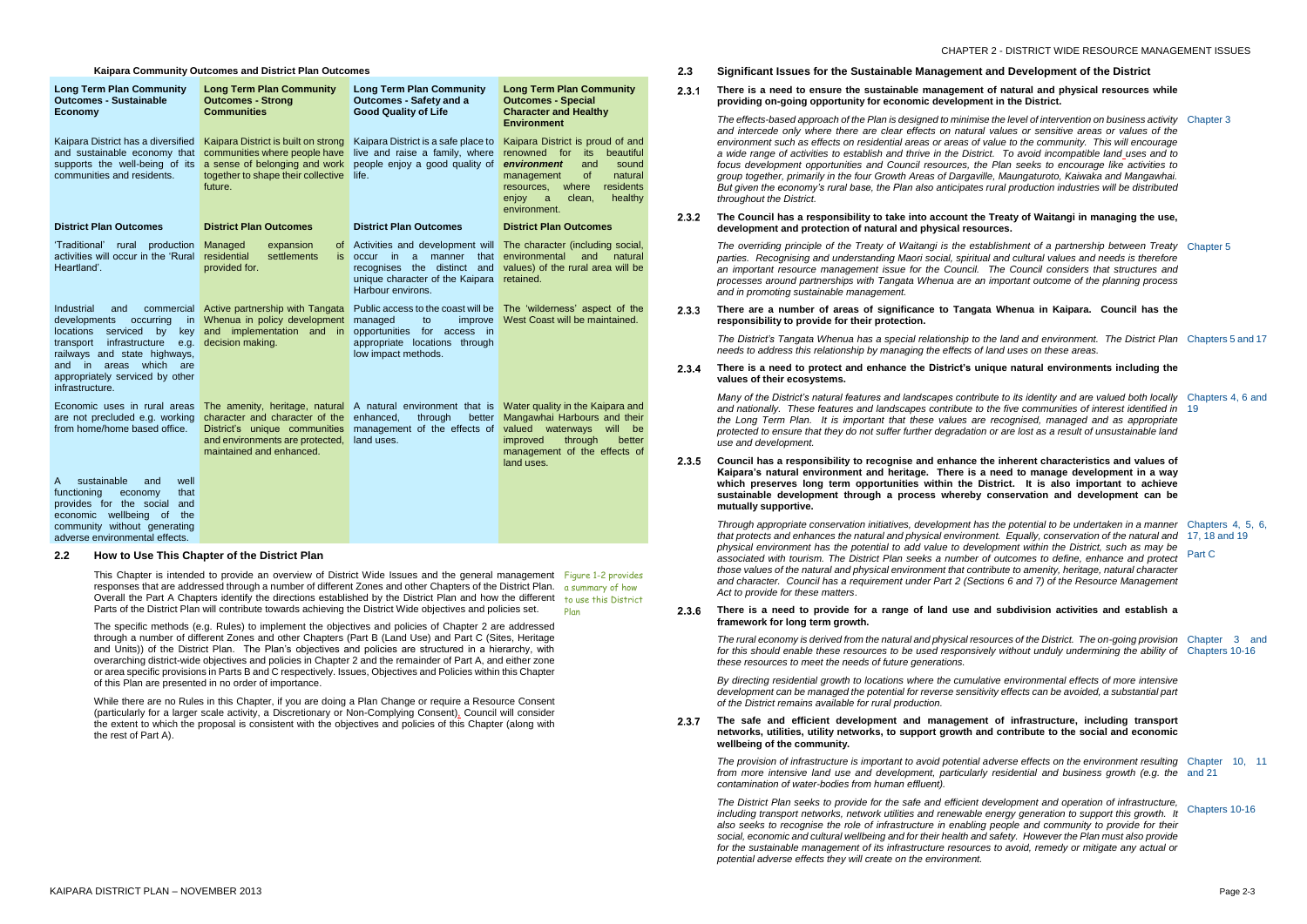## CHAPTER 2 - DISTRICT WIDE RESOURCE MANAGEMENT ISSUES

**Natural Hazards have the potential to adversely impact on communities and the natural**   $2.3.8$ **environment. Whilst some of these hazards are poorly understood, hazard risk needs to be managed to take account of climate change.**

There is limited information on existing hazards in the District, both with respect of hazards associated with Chapters 7 and 8 *natural processes and the environment and hazards associated with land use activities and processes (technological hazards such as contaminants).*

 $2.3.9$ **Recreation and conservation reserves and activities contribute to the social, cultural and economic wellbeing of the District community.**

A wide range of recreational and conservation reserves and activities are needed to provide for the social Chapter 20 *wellbeing of the community. Reserve facilities are important to maintain and enhance the environment, amenity values and recreational opportunities of the District.*

While the importance of aggregate and mineral resources to the economic and social wellbeing of the Chapter 12 *community is recognised, it is important to ensure that their extraction minimises effects on the wider environment, such as the life-supporting capacity of air, water, soil and ecosystems and on adjoining land uses and activities (e.g. limestone quarries). Conversely it is also important that adjoining land uses and activities do not impose unreasonable restrictions on extraction and processing operations given their importance to the District's social and economic wellbeing.*

**The value of aggregate and mineral resources to the economic and social wellbeing of the community needs to be recognised and balanced by the need to avoid, remedy and mitigate any potential adverse effects on the environment resulting from their extraction.**

The National Policy Statement on Electricity Transmissions requires Council to recognise the national Chapter 10 *significance of the electricity transmission network by facilitating the operation, maintenance and upgrade of the existing transmission network, managing the associated adverse environmental effects of the network; and managing the adverse effects of other activities on the network.*

The rural environment is not only a place for farming and open-space but is also a place with opportunity Chapter 10 *for other, potentially beneficial, uses. In order to provide for wellbeing, opportunities to use the rural environment for these other uses needs to be recognised and may require careful balancing.*

### **The Council has a responsibility to give effect to the National Policy Statement on Electricity Transmission 2008.**

**Non-rural activities such as utilities often need to locate in the rural environment (including the Rural, Treaty Settlement Land and Maori Land Zones) due to their particular requirements for resources and land type and to avoid incompatibility with residential and commercial land uses. These activities can provide economic prosperity and enhance the social and economic wellbeing of the region, but can have adverse effects on the rural environment.**

**The District has physical resources which provide opportunity for renewable energy production that can contribute to the social and economic wellbeing of the District. The Council is required to give effect of the National Policy Statement for Renewable Electricity Generation 2011 and Section 7 of the Resource Management Act in the context of energy production and use.**

*The National Policy Statement for Renewable Electricity Generation requires the Council to recognise the*  Chapter 10, 11 national significance of renewable electricity production and provide for the development, operation, and 21 *maintenance and upgrading of new and existing renewable electricity generation activities. Energy efficiency, climate change and the benefits of the use and development of renewable energy are matters to which the Council must have particular regard to under Section 7 of the Resource Management Act*  Chapters 10-16 *1991.*

*Kaipara District has the opportunity to provide for significant generation of renewable energy through its resources (such as the wind or solar resources). The development of these resources increases security of supply and social and economic wellbeing providing it is undertaken in a way that avoids, remedies or mitigates significant adverse effects.*

> *The District Plan endeavours to provide the opportunity to address the continued loss of character in rural communities, through population loss, by enabling further diversification in those areas.*

## **Potential adverse effects to life, property and the environment from fires**

*Fires can be significant events that threaten life and property and can have significant adverse environmental effects. The scale of risk fire poses is affected by:*

> $2.5.3$ By developing a strategy to address those elements of  $\epsilon$ **under the District Plan (particularly land use).**

- *The probability of an unwanted fire occurring ; and*
- *The ability of fire services across the district to respond to fires given the variable distances and travel times involved*

#### $2.5.4$ **By establishing a strategy for resource management with Tangata Whenua.**

*The Resource Management Act requires the Council to take in of its resource management strategies, the principles of the* 

*It is important to ensure that communities living in settlements both with and without a reticulated water supply are educated and aware of the fire hazard risks and safety and mitigation measures recommended in order to minimise adverse effects to life, property and the environment***.**

*Careful consideration should be given to the degree of risk; the probability of an event occurring; the costs (not just the establishment cost but also the ongoing costs); and alternative measures that may be available in these settlements to minimise risk.*

- **2.4 District Wide Objectives**
- To maintain and enhance opportunities for sustainab  $2.4.1$ **development and growth.**
- $2.4.2$ **To involve Tangata Whenua as partners in policy developmentation and implementation and implementation and implementation and implementation and implementation and implementation and developmentation and developmentation making under the District Plan.**
- $2.4.3$ To recognise the importance of providing for the relations **traditions, with their ancestral lands, water, sites, waahi ta**
- **To recognise and protect from inappropriate use and developments**  $2.4.4$ District which are the most sensitive to land use and contribute to the District's, Region's and/or Nation's ident
- **To recognise and enhance the amenity and character of the District**  $2.4.5$ **resource use.**
- 2.4.6 To protect and enhance those buildings, sites, objects contribute to the District's heritage, ecological and landsc
- $2.4.7$ To provide certainty to the community by identifying thos **of particular land uses are considered sustainable.**
- To provide guidance on areas for long term growth and 2.4.8 **limited resources of Council.**
- **2.4.9** To enable the development and operation of utilities, utilly (including the state highway network) throughout the Distriction **in conjunction with land use development and change.**
- **2.4.10 To take a precautionary approach to managing hazards and in the solution of the manufies on Times and the natural environment.**
- **2.4.11 To provide for the establishment, operation, development and recreation activities.**
- 2.4.12 To recognise the importance of aggregate and mineral r remedying and mitigating potential adverse effects association and mitigating potential adverse effects associa
- **2.4.13** To recognise and provide for the sustainable, secure and **and throughout the District.**
- **2.4.14 To encourage and promote the efficient use of energy are all than 14 To encourage and promote the efficient operation and maintenance of renewable energy resour effects.**
- 2.4.15 To encourage and promote fire safety measures to m **environment from fire.**
- **2.5 District Wide Policies**
- $2.5.1$ By developing District Plan provisions that seek to mana risks to sustainable environmental management, while ma **changes in technology**

*The District Plan provides an effects-based management approach seeks the District Plan provides an effects-based management approach seeks to enable fland use and development, allowing the community to provide for managing the effects on the existing community, land uses and the effects on the existing community, land uses and* 

**2.5.2** By providing incentives for land use and subdivision where  $\theta$ **over and above those required to avoid, remedy or mitigat** 

> *The District Plan seeks a 'win-win' outcome for environme* encourages those activities which can demonstrate opportunities

| ble resource use, to enable economic Issues 2.3.1 and                                                              | 2.3.12                  |
|--------------------------------------------------------------------------------------------------------------------|-------------------------|
| pment and implementation and decision Issue 2.3.2                                                                  |                         |
| ship of Maori, including their culture and Issue 2.3.3<br>apu and other taonga.                                    |                         |
| development those environments of the<br>d development and which significantly<br>tity.                            | $\textsf{lssue}\,2.3.4$ |
| e District, while providing for sustainable Issue 2.3.5                                                            |                         |
| <b>s and natural features and areas that</b> Issue 2.3.5<br>cape values.                                           |                         |
| se areas of the District where the effects                                                                         | <b>Saue 2.3.6</b>       |
| land use change while recognising the Issue 2.3.6                                                                  |                         |
| lity networks and the transport network Issue 2.3.7<br>rict, particularly where this is undertaken                 |                         |
| nd their potential effects on communities Issue 2.3.8                                                              |                         |
| <b>nt and maintenance of land for reserves</b> Issue 2.3.9                                                         |                         |
| resources to the District while avoiding,<br>ated with their extraction and processing.                            | <b>Issue 2.3.10</b>     |
| <b>efficient transmission of electricity within</b> Issue 2.3.11                                                   |                         |
| nd enable the greater use, development,<br>rces whilst managing potential adverse                                  | <b>Issue 2.3.13</b>     |
| <b>ninimise risk to life, property and the</b> Issue 2.3.14                                                        |                         |
| age the effects of activities which pose<br>aintaining flexibility for new activities and                          | Objective 2.4.1         |
| oach which seeks to enable flexibility in land<br>their social and economic wellbeing, while<br>d the environment. |                         |
| ere these include environmental benefits Objective 2.4.1<br>te adverse effects.                                    |                         |
| ental and socio-economic aspirations and<br>ties to enhance the District's environment.                            |                         |
| dress the continued loss of character in rural<br>ersification of activity in those areas.                         |                         |
| economic development that are relevant Objective 2.4.1                                                             |                         |
| n the District Plan, which will include more<br>onomic growth and development aspirations                          |                         |
| <b>Tangata Whenua</b>                                                                                              |                         |

*A Land Use and Development Strategy will be developed in the District Plan, which will include more specific methods to address those elements of the Council's economic growth that are relevant to resource management.*

| nto account, throughout the implementation Objective | 2.4.2 |
|------------------------------------------------------|-------|
| Treaty of Waitangi. A specific Chapter has and 2.4.3 |       |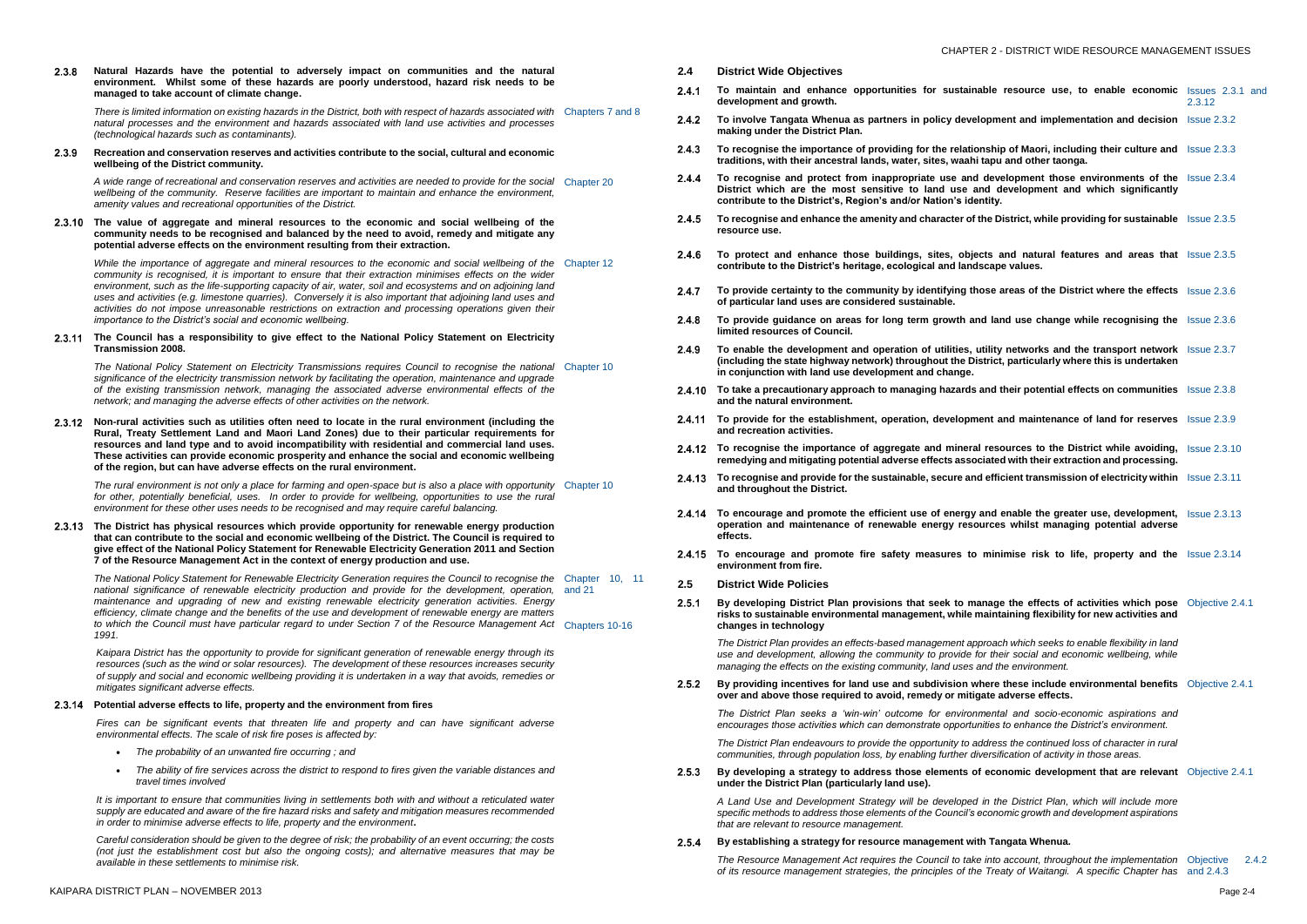#### **By recognising the natural environments of the District to maintain and enhance their values.**  $2.5.5$

*been included in the District Plan to identify objectives and policies for sustainable resource management to address these matters.* 

*An Overlays Chapter is included in the District Plan to provide specific objectives, policies and methods to*  Objective 2.4.4 *achieve the outcomes sought for the District's unique environments.*

#### $2.5.6$ **By identifying sites, landscapes, areas and features for specific management and protection of resources and values.**

*This Chapter recognises the increased sensitivity of these areas, in terms of the potential effects of land use and development on amenity values, natural character or landscape features and habitats, by decreasing the thresholds for effects of activities in these areas.*

Part C of the District Plan provides specific management to implement appropriate protection and Objectives 2.4.5 *management of those natural and physical sites, areas and features of the District which are valued*  and 2.4.6 *regionally or nationally for their landscape, heritage or cultural value.*

#### **By developing a Land Use Strategy for the management of land uses in a geographic context.**  $2.5.7$

*The District Plan seeks to recognise the Kaipara Harbour, Mangawhai and West Coast communities of interest from the Long Term Plan, as well as outcomes sought for the Kai Iwi Lakes and Waterways.*

Over the ten years of the District Plan, Council anticipates on-going population and dwelling growth (albeit Objective 2.4.8 *slow to moderate growth only). However, balancing the costs to the existing population with the needs of future generations, Council seeks to provide guidance on appropriate, public and private initiated, mechanisms to effect land use change in the future.*

#### $2.5.9$ **By providing for the development and operation of network utilities and the transport network in all areas of the District where the potential adverse effects can be appropriately avoided, remedied or mitigated.**

*A Land Use and Development Strategy will be included in the District Plan. This Strategy will set out the*  Objective 2.4.7 *method for geographically defining land uses or 'zoning' those areas of the District, where certain effects of land uses are considered acceptable or not acceptable.*

*Zoning provides a mechanism to prioritise and balance the needs of the community to provide for their economic wellbeing while appropriately addressing resource management issues associated with the effects of activities, on surrounding environments.*

The District Plan seeks to recognise and promote the appropriate development of significant renewable Objective 2.4.9 energy resources in the District, recognising the range of positive effects and benefits this may have for and 2.4.14 *the community while acknowledging that such development needs to be undertaken in a manner that avoids, remedies or mitigates adverse effects on the environment.* 

*This Strategy will also provide direction as to the locations Council considers appropriate for residential growth. By directing residential growth to locations where the cumulative environmental effects of more intensive development can be managed and the potential for reverse sensitivity effects can be avoided, a substantial part of the District remains available for rural production.*

#### **By providing direction and opportunities for changes to land use to enable residential and business**   $2.5.8$ **growth in appropriate locations.**

The District Plan seeks to take a precautionary approach to managing hazard risk, moving towards the Objective 2.4.11 *active reduction of hazards as information becomes available*.

**2.5.13** By identifying transmission corridors that minimise re subdivision and land development; avoid, remedy or mitig **network; and protect the safety and amenity values of the community.**

> *The National Grid provides essential electricity to the District be assessed when in close proximity to the transmission lines potential to adversely affect the National Grid's on-going operation, maintenance and upgrading and pose risks to individual and community safety and security of supply.*

#### **2.5.14** By encouraging greater investigation of potential hazards **process.**

*Chapters 7 and 8 of the District Plan provide a management ap* contaminants. Where appropriate, the Council will encoura *Consent to investigate whether there are any natural or tech provides a means for Council to better understand hazards adverse effects of hazards.*

#### **2.5.15 To enable the efficient extraction and processing of minerals and aggregates where** wider community are demonstrated and adverse effects **remedied or mitigated.**

*The District Plan seeks to provide the flexibility to enable existing infrastructure to be maintained and new*  Objective 2.4.9 *infrastructure developed, in all areas of the District. The need for infrastructure to provide for the social*  and economic wellbeing of the community will be balanced with the requirement to ensure that it occurs in *a manner that avoids, remedies or mitigates adverse effects on the environment. Transport networks and infrastructure may include footpaths, cycle ways, rail, ports, wharves, airports and roads.* 

*Potential exists to extract resources whilst protecting those values to the community. This will contribute to the economic, cultural community (e.g. tourism opportunities, protection of sites opportunities for recreation as well as the protection of ecosystems) while having particular regard to effects on adjoining activities and land use incompatibility.*

#### **2.5.16** By establishing a strategy to provide and maintain reser **providing for the specific management needs of these areas**

*Given the importance of reserves and open space areas, the Chapter, which identifies these areas in the District Plan and achieve the outcomes sought for these areas.* 

### **By providing for and promoting the efficient use of energy and the greater use and development of renewable energy resources in all areas of the District, where the potential adverse effects can be appropriately avoided, remedied or mitigated.**

#### 2.5.17 To assess fire risks and encourage investigation of potential fire *ne* assess fire risks and encourage investigation of potential *development and subdivision process.*

*The District Plan should prompt an awareness during development and processes if the District Plan should prompt to consider fire hazards and risk, and how these can be mitigated to consider fire hazards and risk, and how these can be mitiga* and the environment. Fire and Emergency New Zealand provident *designing appropriate safety and mitigation measures.*

**By requiring land use, development and subdivision to provide adequate reserves, utilities and transport connections, at the outset of development.**

- 261 **District Plan Methods**
- **2.6.1.1 The use of Zoning to provide direction on the appropriate activities and effects of activities that will occur in geographic areas of the District.**
- **2.6.1.2 The use of Overlays to identify sensitive environments where additional resource management measures are considered appropriate.**
- **2.6.1.3 The mapping of sites, areas and features where specific resource management and methods are required.**
- **2.6.1.4 Provision of assessment criteria and direction on matters to be considered in Resource Consents.**
- **2.6.1.5 Undertaking consultation with Tangata Whenua, New Zealand Historic Places Trust, Department of Conservation, Fire and Emergency New Zealand and other agencies during the consenting process, where appropriate.**
- **Other Methods**

*The District Plan provides mechanisms to require the safe and efficient development and management of*  Objectives 2.4.8 *utilities and transport networks, at the time of development and to ensure the establishment of open spaces*  and 2.4.11 *and reserves commensurate with growth.*

**By recognising that the nature, location and extent of hazards have the potential to change; and working with other agencies to improve understanding of hazards and risks to the community and the environment, and managing activities to minimise the potential impact of such change.**

| everse sensitivity effects generated by Objective 2.4.13<br>gate adverse effects on the transmission<br>community.                                                                            |                  |
|-----------------------------------------------------------------------------------------------------------------------------------------------------------------------------------------------|------------------|
| and beyond. Encroaching activities need to<br>s. This is because such activities have the<br>ation, maintenance and upgrading and pose<br>γ.                                                  |                  |
| during the development and subdivision                                                                                                                                                        |                  |
| pproach with respect to natural hazards and<br>age applicants for subdivision or Resource<br>nnological hazards on sites. This approach<br>in the District and to manage the potential        | Objective 2.4.10 |
| rals and aggregates where benefits to the<br>ts on the environment will be avoided,                                                                                                           |                  |
| ues of the environment that are also precious<br>al, social and environmental wellbeing of the<br>of cultural significance, healthy living and<br>osystems) while having particular regard to | Objective 2.4.12 |
| ve and public open space areas and for<br>eas                                                                                                                                                 |                  |
| Plan provides a Reserve Management Unit<br>I provides specific management direction to                                                                                                        | Objective 2.4.1  |
| <b>otential fire safety measures during the</b> Objective 2.4.15                                                                                                                              |                  |
| oment and subdivision processes if the need<br>ated to avoid adverse effects to life, property<br>ides advice and education that may assist in                                                |                  |

## **2.6 Methods**

The above policies will be implemented through the following methods: